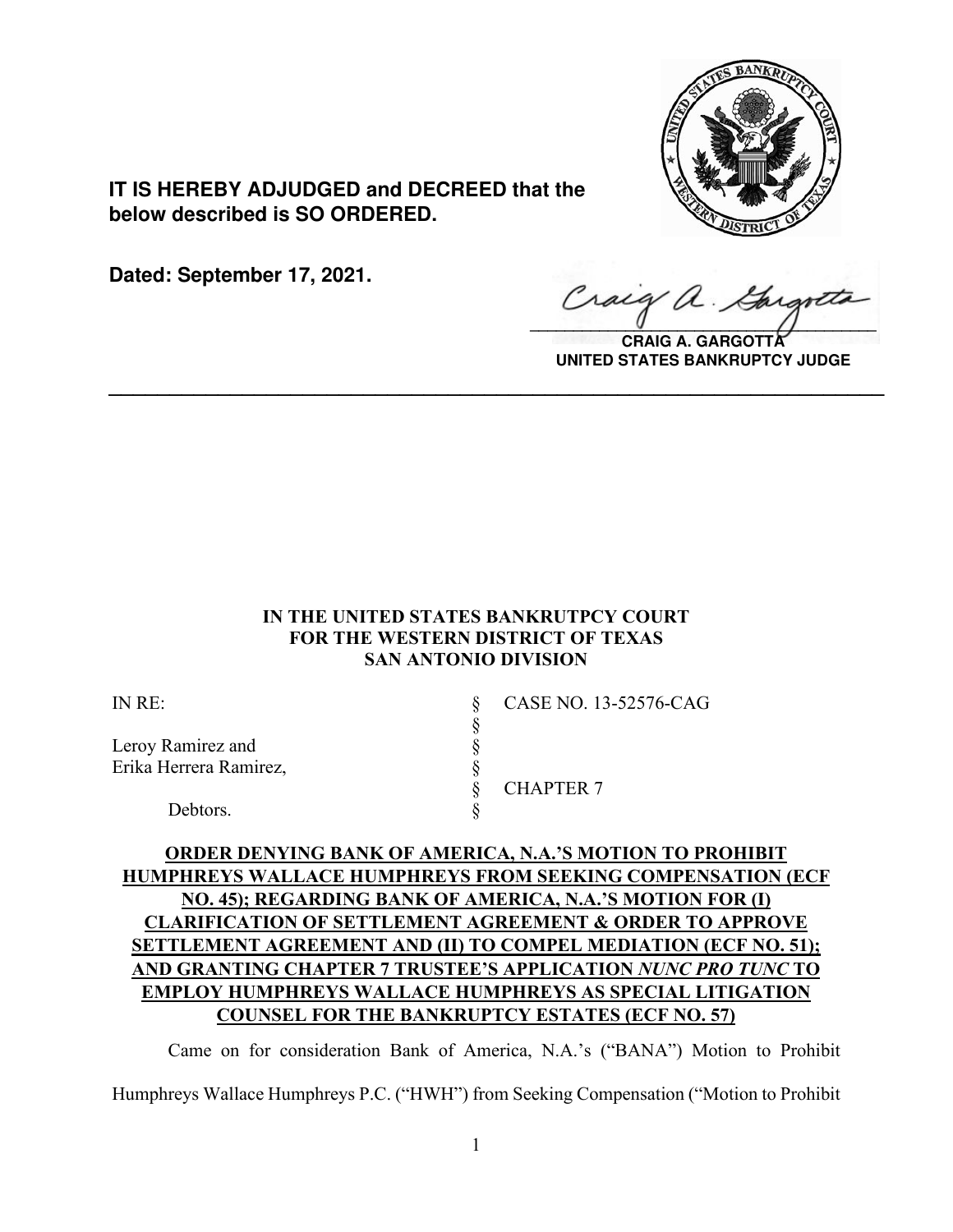Compensation") (ECF No. 45), BANA's Motion (I) for Clarification of Settlement Agreement and Order Approving Settlement Agreement and (II) to Compel Mediation (separately referred to as "Motion for Clarification" and "Motion to Compel") (ECF No. 51), and Trustee's Application *Nunc Pro Tunc* to Employ HWH as Special Litigation Counsel for the Bankruptcy Estates.<sup>1</sup> ("Application *Nunc Pro Tunc* to Employ HWH") (ECF No. 57).<sup>2</sup> The Court held a hearing on August 10, 2021. At that hearing, the Court denied the Motion to Compel and took the remaining matters under advisement.

For the reasons stated herein, the Court grants the Trustee's Application *Nunc Pro Tunc* to Employ HWH with conditions.The Court denies BANA's Motion to Prohibit Compensation. With respect to the Motion for Clarification, the Court finds that both the Debtors and the Trustee, on behalf of the estate, are entitled to pursue claims against BANA in the lawsuit styled *Leroy Ramirez v. Bank of America, N.A., et al.*, filed in the 156th Judicial District, Bee County, Texas (Cause No. B-17-1423-CV-B) ("Bee County Matter"). Additionally, the Court finds that the Law Offices of Bill Clanton, P.C. and HWH are permitted to represent the estate in the Bee County Matter.

#### **JURISDICTION**

As a preliminary matter, the Court has jurisdiction over this matter pursuant to 28 U.S.C. § 1334. This is a core proceeding under 28 U.S.C. § 157(b)(2)(A). Venue is proper under 28 U.S.C. §§ 1408 and 1409. This case is referred to this Court by the Standing Order of Reference entered in this District.

<sup>1</sup> The Court will italicize the phrase "nunc pro tunc" when referring to Trustee's Application *Nunc Pro Tunc* to Employ HWH because Trustee styled its Application with italics. The Court will also use italics when a quote contains the phrase in italics. Bluebook Rule 7(b) instructs that Latin phrases commonly used in legal writing, such as "quid pro quo" and "mens rea," should not be italicized. The Court has observed that practitioners use the phrase "nunc pro tunc" with sufficient frequency in the bankruptcy context to not require italics. Therefore, in the body of this ruling, unless referring to Trustee's Application *Nunc Pro Tunc* to Employ HWH or quoting a source that uses italics, the Court will not italicize the phrase.

<sup>&</sup>lt;sup>2</sup> The parties filed multiple responses, replies, joinders, and supplements thereto (ECF Nos. 52, 53, 59, 60, 65, 68, 69, 72, 73, 76, 77, and 80).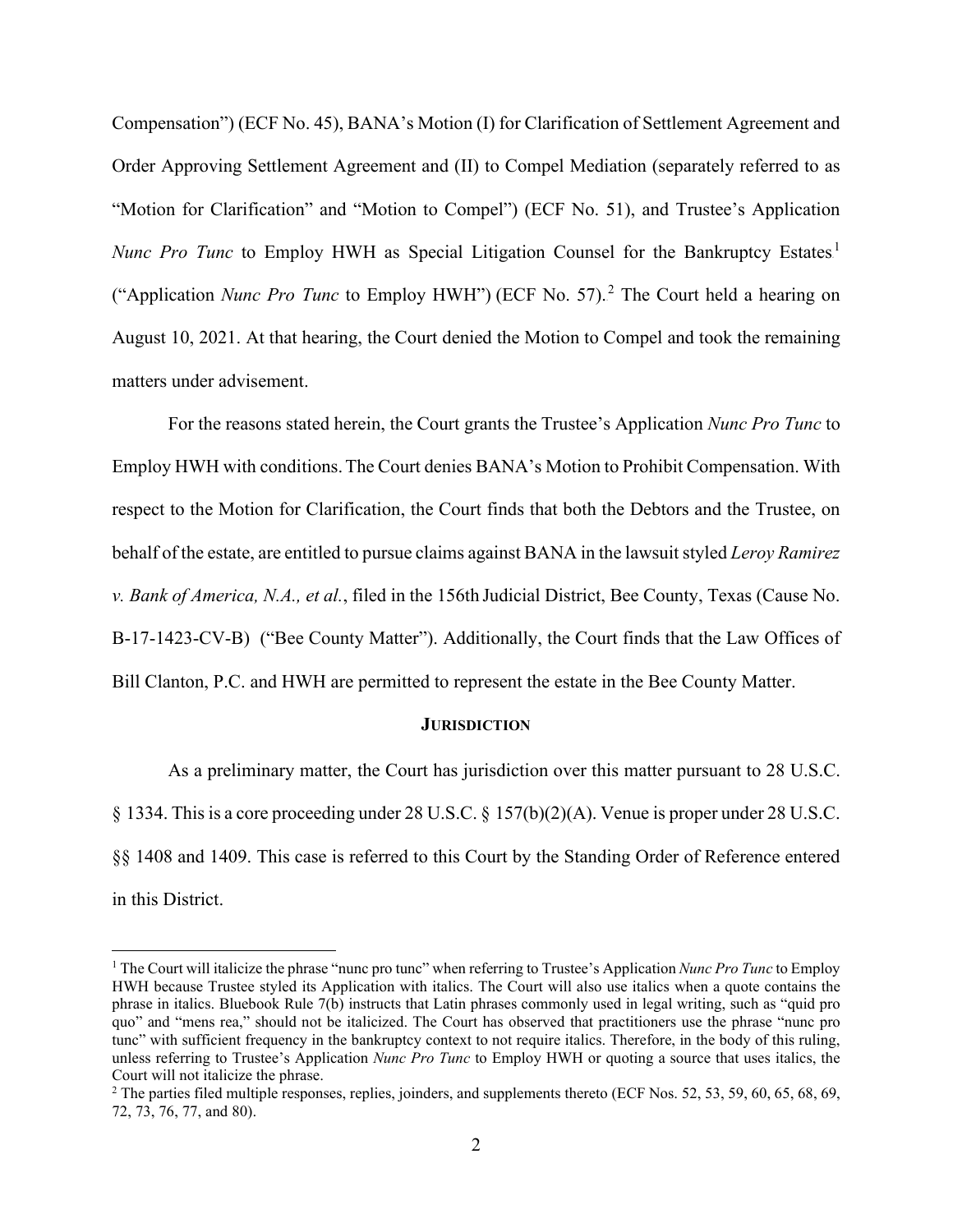#### **FINDINGS AND CONCLUSIONS**

The findings and conclusions set forth herein constitute the Court's findings of fact and conclusions of law pursuant to Fed. R. Bankr. P. 7052(a), made applicable to this hearing by Fed. R. Bankr. P. 9014. To the extent that any of the following findings of fact constitute conclusions of law, they are adopted as such. To the extent that any of the following conclusions of law constitute findings of fact, they are adopted as such.

### **FACTUAL AND PROCEDURAL BACKGROUND**

Co-debtors Leroy and Erika Ramirez filed a Chapter 13 petition on September 24, 2013. (ECF No. 1). On October 16, 2013, Debtors converted their case to Chapter 7. (ECF No. 11). John Patrick Lowe was appointed as the Chapter 7 Trustee ("Trustee"). (*Id*.). When the Court converted this case, Debtors' Schedule F listed BANA as a general unsecured creditor. (ECF No. 10). Initially, Trustee deemed Debtors' case a no-asset case. (Chapter 7 Trustee's Report of No Distribution, Nov. 13, 2013). Debtors received a Chapter 7 discharge on January 16, 2014, (ECF No. 18), and their bankruptcy case was closed on January 17, 2014, (ECF No. 19).

Debtors moved to re-open their bankruptcy case on January 10, 2018 so they could amend their Schedules A, B, and C to reflect that their real property located at 1414 E. Rosewood was in Beeville, Texas—not Katy, Texas. (ECF No. 22). Debtors also added to Schedules A/B causes of action filed in the Bee County Matter. (ECF No. 22). The Bee County Matter includes claims against BANA for wrongful foreclosure and adverse possession. (*Id*.). Debtors amended their Schedule C to exempt the Bee County Matter. (ECF No. 30).

On February 6, 2018, Trustee filed a Request for Notice of Assets indicating May 7, 2018 as the last date for filing proofs of claim. (ECF No. 28). On February 9, 2018, the Clerk of Court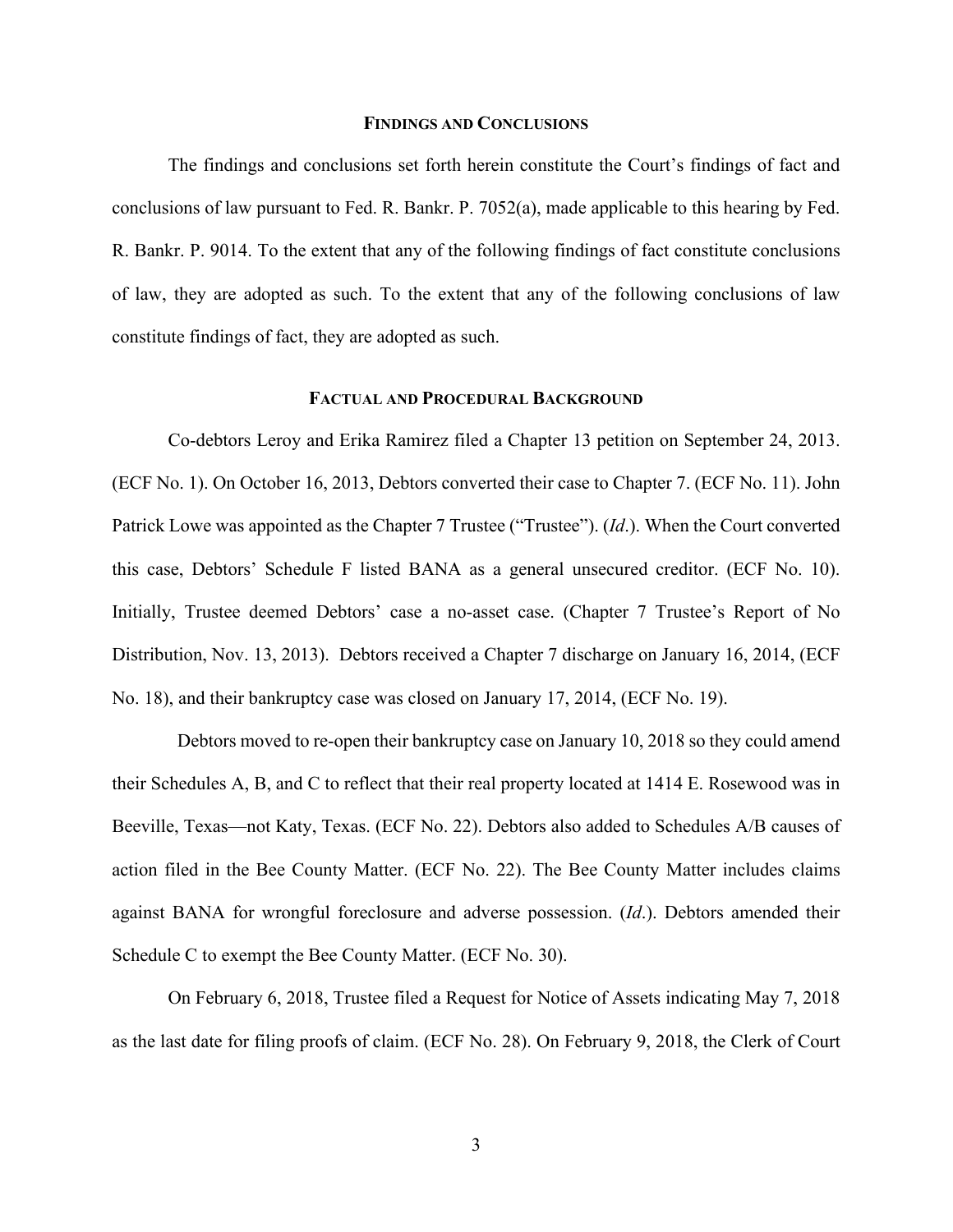issued an Order Fixing Last Date for Filing Proof of Claim, Combined With Notice Thereof, and BANA was included on the attached Certificate of Notice. (ECF No. 29).

Trustee objected to Debtors' claimed exemption of the Bee County Matter in the amended schedules. (ECF No. 31). Debtors reached an agreement with Trustee regarding prosecution of the Bee County Matter, and Trustee filed a Motion to Approve a Settlement Agreement between Trustee and the Debtors Regarding Trustee's Objections to Exemptions ("Settlement Agreement") (ECF No. 35). The Settlement Agreement reflects Trustee and Debtors' agreement to prosecute jointly the Bee County Matter, and that Debtors and Trustee would equally divide any recovery from the Bee County Matter. BANA was served notice of the Settlement Agreement and did not object. (ECF No. 35). The Court issued an Agreed Order Granting Motion to Approve Settlement Agreement Between the Trustee and the Debtors Regarding Trustee's Objections to Exemptions ("Settlement Order") (ECF No. 36).

On June 4, 2018, Trustee filed an Application to Employ The Law Office of Bill Clanton, P.C. as Special Litigation Counsel for the Bankruptcy Estates ("Clanton Application") (ECF No. 38). The Clanton Application includes as an attachment the retainer agreement between Trustee and The Law Office of Bill Clanton, P.C. ("Clanton"), which contains a provision allowing Clanton to associate with co-counsel. (ECF No. 38-2). BANA was served notice of the Clanton Application. (ECF No. 38-3). The Court granted the Clanton Application ("Clanton Application Order") (ECF No. 39). Thereafter, Trustee withdrew his no asset report. (ECF No. 42).

More than two years after the Court entered the Clanton Application Order, BANA filed its Motion to Prohibit Compensation (ECF No. 45),<sup>3</sup> which argued HWH cannot receive legal fees

<sup>&</sup>lt;sup>3</sup> Federal National Mortgage Association ("Fannie Mae") and Seterus, Inc. ("Seterus") filed a joinder and adoption by reference (ECF No. 52). Trustee responded (ECF No. 60), to which Debtors joined and adopted by reference (ECF No. 77). BANA replied (ECF No. 64), to which Fannie Mae and Seterus joined and adopted by reference (ECF No. 68). After the Court read its oral ruling into the record on Friday, August 27, 2021, BANA stated it withdrew the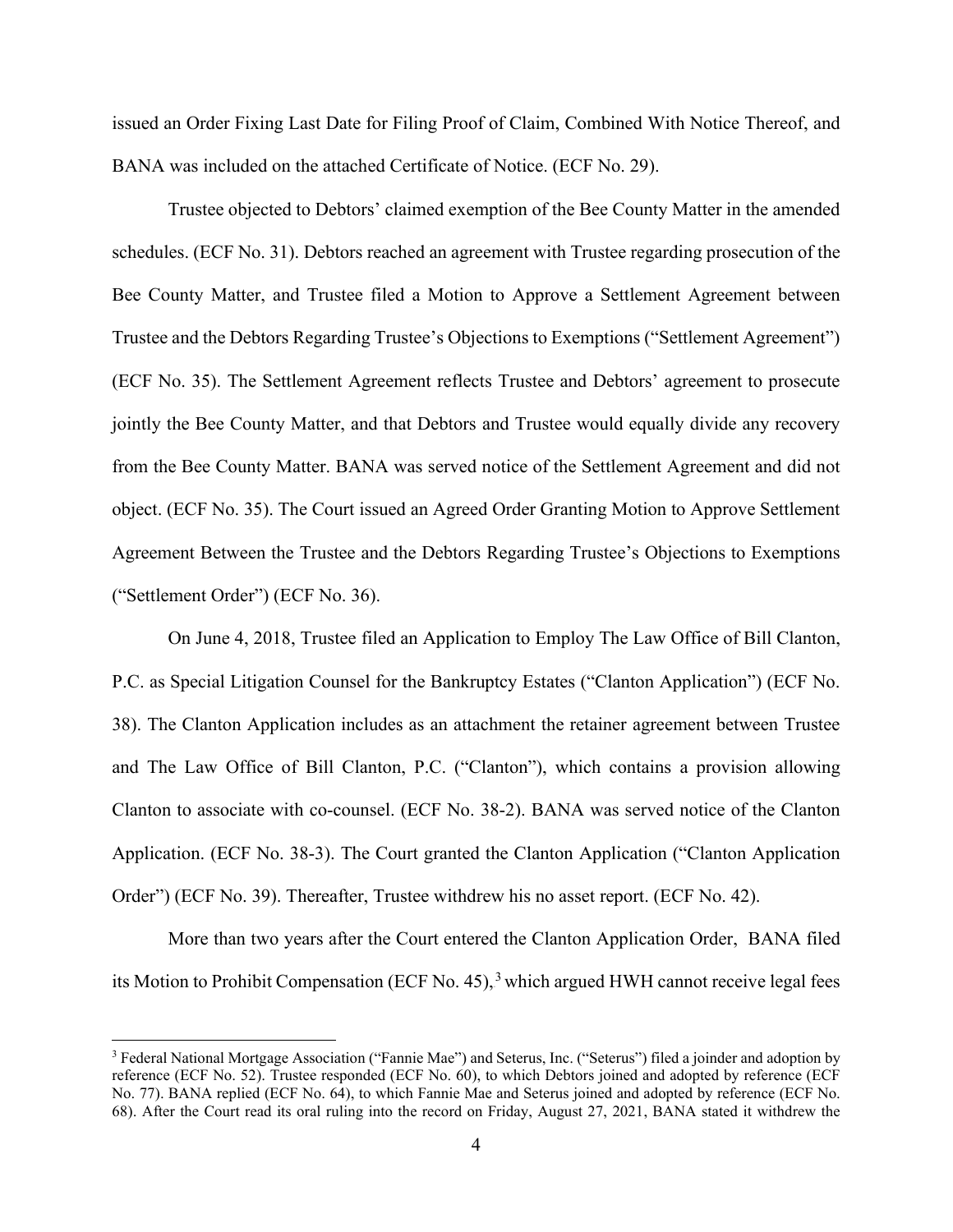and expenses for its work in the Bee County Matter because only Clanton—and not HWH received the Court's permission to serve as counsel. BANA also filed the Motion for Clarification and Motion to Compel (ECF No. 51), $<sup>4</sup>$  The Motion for Clarification asked the Court to explain</sup> which parties had the right to prosecute the Bee County Matter; the Motion to Compel asked the Court to require the designated parties in the Bee County Matter to mediate. Trustee then filed the Application *Nunc Pro Tunc* to Employ HWH (ECF No. 57).<sup>5</sup> The Court heard arguments at a hearing on August 10, 2021. BANA's request to compel mediation was denied at the hearing (ECF No. 87).

### **PARTIES' CONTENTIONS AND LEGAL ANALYSIS**

The parties raised numerous issues in multiple motions. The Court will address the arguments contained in each motion, taking each issue in turn.

## **I. Motion to Prohibit Compensation**

BANA's Motion to Prohibit Compensation argues HWH cannot serve as counsel in the Bee County Matter because the Court only approved Clanton's employment. Moreover, BANA contends HWH cannot receive compensation because HWH did not receive the Court's permission to represent the estate in the Bee County Matter as required by 11 U.S.C. § 327. In response, Trustee argued BANA does not have standing to object to employment of HWH as special litigation counsel. Additionally, Trustee argues that HWH can serve as Clanton' cocounsel in the Bee County Matter because Clanton Application Order includes as an attachment

Motion to Prohibit Compensation at the August 10, 2021 hearing. The docket does not reflect that BANA withdrew the Motion to Prohibit Compensation, so the Court provided an oral ruling on the motion.

<sup>&</sup>lt;sup>4</sup> Fannie Mae and Seterus filed a joinder and adoption by reference (ECF No. 53). Trustee responded (ECF No. 59), to which Debtors joined and adopted by reference (ECF No. 76). BANA replied (ECF No. 65), to which Fannie Mae and Seterus joined and adopted by reference (ECF No. 69).

<sup>5</sup> Debtors filed a joinder and adoption by reference (ECF No. 80). BANA objected (ECF No. 72), to which Fannie Mae and Seterus joined and adopted by reference (ECF No. 73).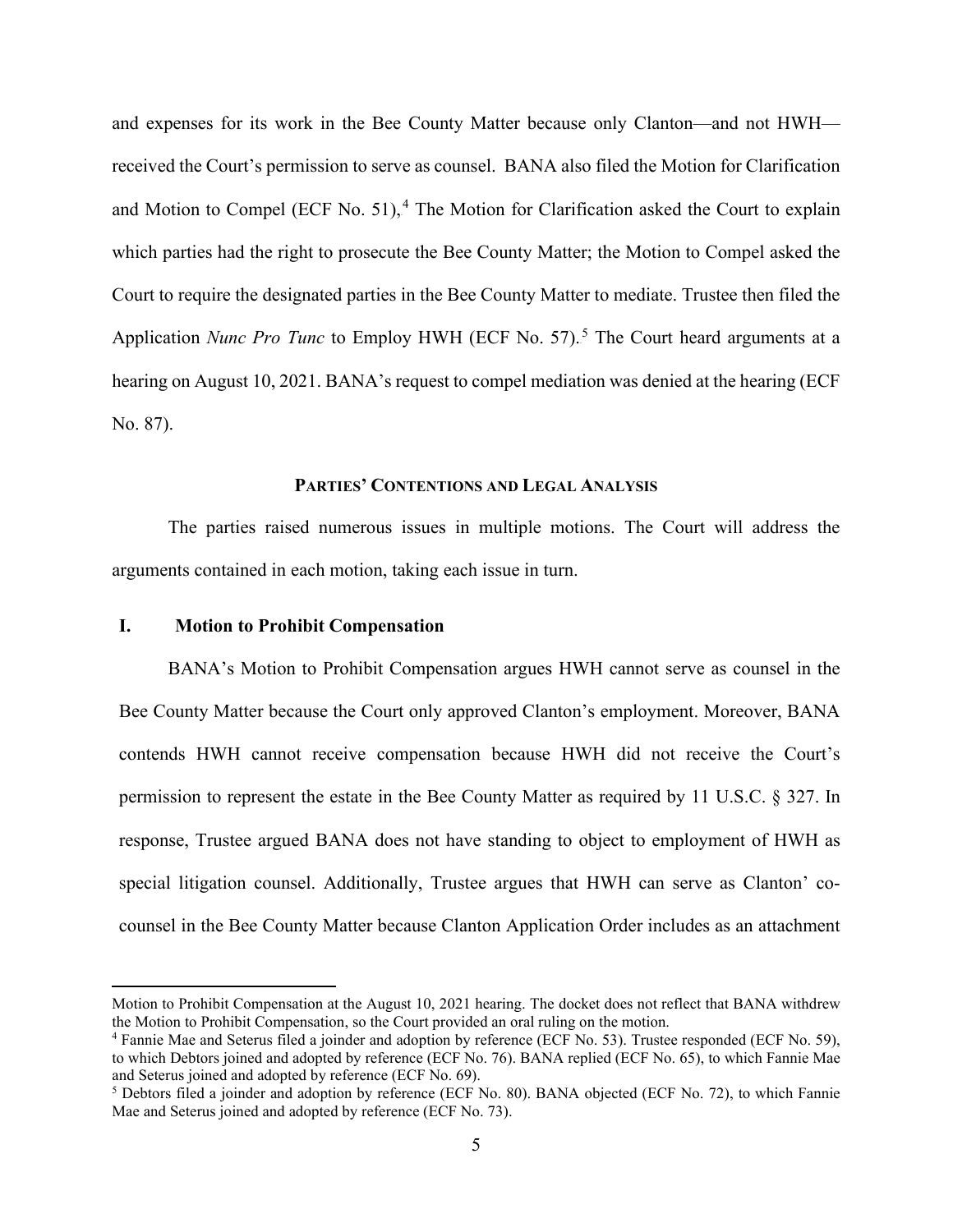the Trustee and Clanton's retainer agreement, which contains a provision allowing Clanton to associate with co-counsel. The Court will review each argument in turn.

#### **A. BANA'S Standing to Serve as Counsel in the Bee County Matter**

As a preliminary matter, the Court must address Trustee's argument that BANA cannot file its Motion to Prohibit because BANA does not have standing due to its failure to file a proof of claim. The Court agrees with Trustee that BANA has not filed a proof of claim; however that fact is not dispositive of BANA's standing. Initially, this case was a no-asset case. (Chapter 7 Trustee's Report of No Distribution, Nov. 13, 2013). After Debtors amended their Schedules, however, Trustee filed a Request for Notice of Assets setting the proof of claim deadline as May 6, 2018. (ECF No. 28). The Clerk of Court issued the notice by first class mail to the matrix, which included BANA. (ECF No. 29). After Fannie Mae filed Notice of Removal on October 31, 2018 in an attempt to remove the Bee County Matter to this Court, (ECF No. 41), Trustee withdrew the noasset report on the same day, (ECF No. 42).

The Federal Rules of Bankruptcy Procedure<sup>6</sup> provide procedure for when an asset is later discovered in what was initially a no-asset case. Under Rule  $2003(c)(5)$ :

If notice of insufficient assets to pay a dividend was given to creditors under Rule 2002(e), and subsequently the trustee notifies the court that payment of a dividend appears possible, the clerk shall give at least 90 days' notice by mail to creditors of that fact and of the date by which proofs of claim must be filed.

Fed. R. Bankr. P. 2003(c)(5) (West 2021).

Here, the Clerk's Office issued its Order Setting Proof of Claims Bar Date (ECF No. 29) after Trustee was on notice that the Bee County Matter could result in assets available to pay a

 $6$  Hereinafter, the Federal Rules of Bankruptcy Procedure shall be referred to as the "Rule(s)."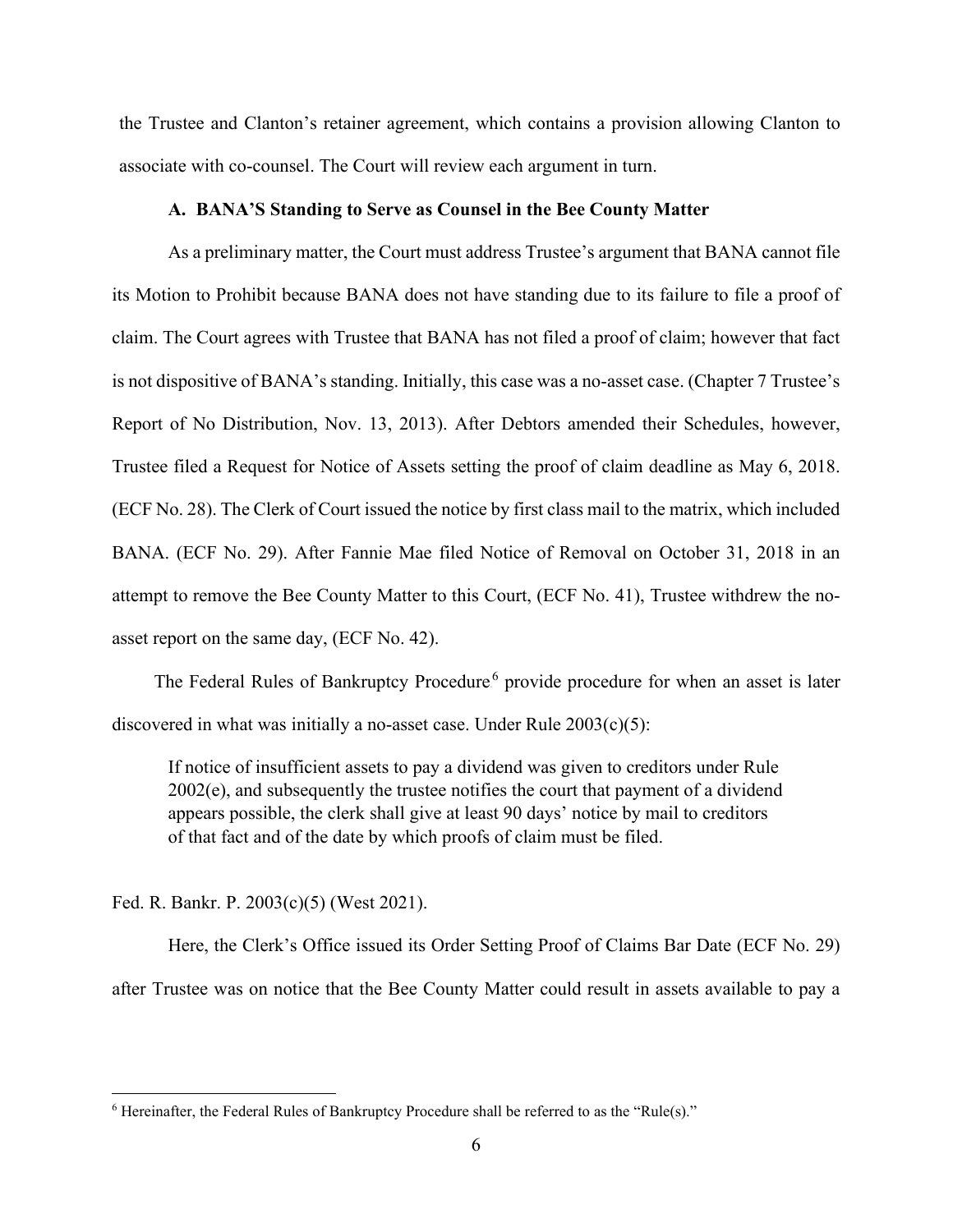dividend to creditors.<sup>7</sup> The Bee County Matter remains pending. Until BANA loses or settles the Bee County Matter, there is no asset to benefit the estate. Indeed, BANA could prevail at the county court, and the estate would receive no more property than before. Unless and until resolution of the Bee County Matter results in an asset of the estate, there are no assets to administer in this case. Accordingly, the Court is unpersuaded by Trustee's argument that BANA's failure to file a proof of claim causes BANA to lack standing because there is still no asset to distribute.

Second, Trustee argues BANA does not have standing to object to HWH's compensation for work in the Bee County Matter because HWH's employment will not pecuniarily affect BANA. In support, Trustee cites *In the Matter of Technicool Sys., Inc.***,** 896 F.3d 382, 385–86 (5th Cir. 2018). *Technicool Systems* describes the standard for ascertaining a party's standing in a bankruptcy appeal, not standing at the trial level. *See id.* The Fifth Circuit held "a bankruptcy *appellant* must instead [of Article III standing] show that he was 'directly and adversely affected pecuniarily by the order of the bankruptcy court." *Id.* at 385 (emphasis added). Because this Court has yet to enter an appealable order, the Court rejects Trustee's argument that the standard for standing enumerated in *Technicool Systems* applies here.

Rather, parties in interest have standing in a bankruptcy case. *See In re Cyrus II P'ship***,**  358 B.R. 311, 315 (Bankr. S.D. Tex. 2007) (citing *Magnolia Venture Cap. Corp. v. Prudential*  Sec., Inc., 151 F.3d 439, 445 n. 9 (5th Cir. 1998)). While the Code does not define a party in interest, the term broadly includes debtors, creditors, trustees, and others. *See e.g., Kipp Flores Architects,* 852 F.2d at 413; Fed. R. Bankr. P. 2002. Here, BANA is a creditor listed on Schedule

<sup>7</sup> This Court remanded the Bee County Matter back to state court. Adv. No. 18-05242-cag, ECF No. 45. The United States District Court for the Western District of Texas affirmed this Court's remand order on appeal. Adv. No. 18- 05242-cag, ECF No. 64.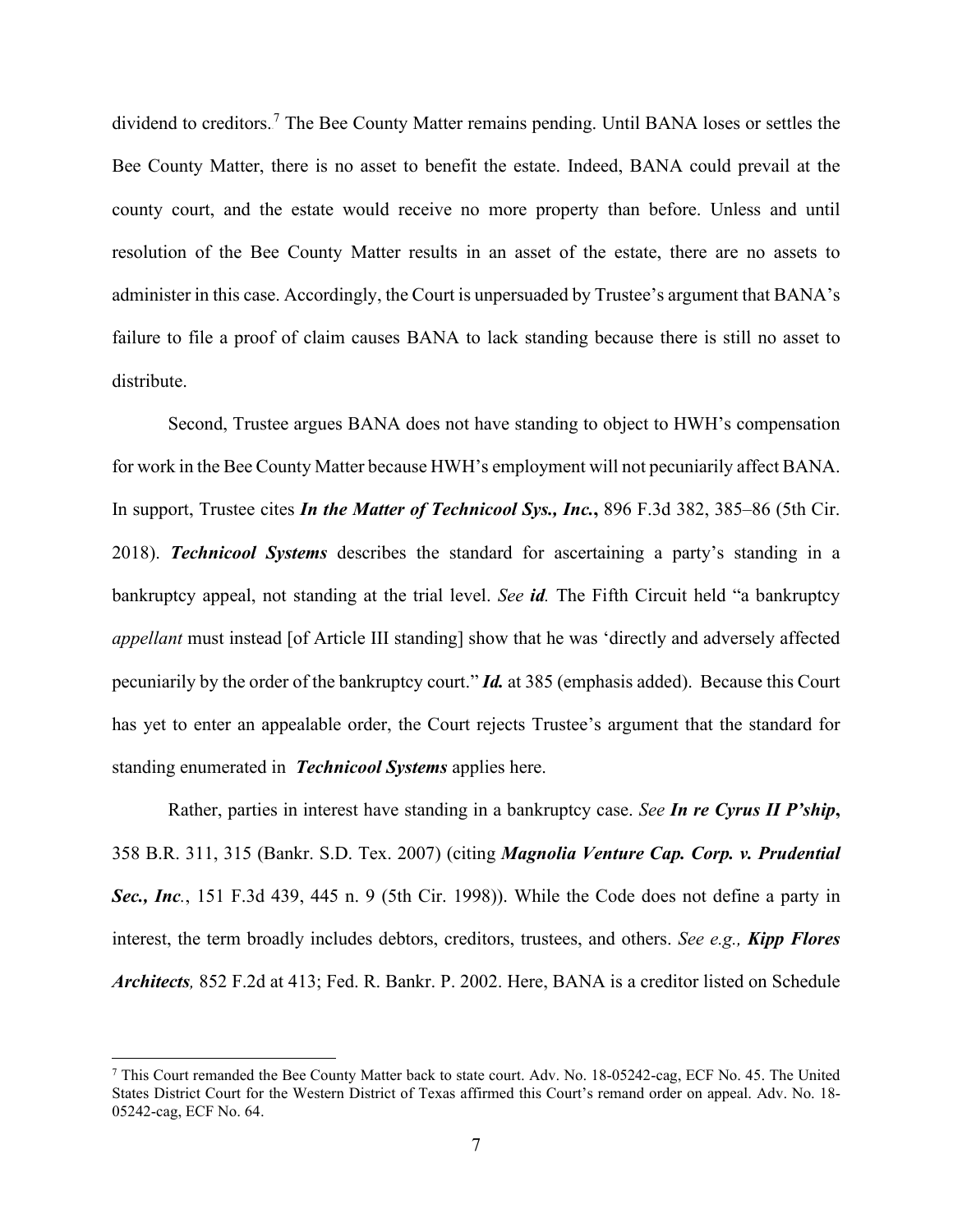F for two unsecured credit card debts and an unknown amount on a real estate mortgage (ECF No. 10, Schedule F). As a creditor, BANA is a party in interest. Therefore, the court finds that BANA has standing to file its Motion for Clarification and Motion to Compel.

## **B. HWH's Ability to Seek Compensation**

BANA filed a Motion to Prohibit HWH from Seeking Compensation. Section 330 of the Code allows for attorneys approved by the court to seek compensation. 11 U.S.C. § 330(a). As discussed below, the Court approves the Application *Nunc Pro Tunc* to Employ HWH. Because the Court permits HWH to represent the estate and Debtors in the Bee County Matter, and the Code allows HWH to seek compensation, the Motion to Prohibit Compensation is hereby denied.<sup>8</sup>

## **II. BANA's Motion for Clarification and Motion to Compel**

BANA's Motion for Clarification and Motion to Compel contend the Settlement Order provides Clanton—not HWH—will represent Debtors and the estate in the Bee County Matter. BANA, therefore, seeks clarification as to: (1) the identity of the parties entitled to pursue claims against BANA in state court, and (2) the parties' litigation counsels approved by this Court. Additionally, BANA requested that the Court compel the Bee County Matter to mediation. The Court already ruled at the August 10, 2021 hearing that it will not compel mediation. That ruling is incorporated herein. Therefore, the Motion to Compel is denied. The Court will address the issues raised in the Motion for Clarification.

In response to BANA's Motion for Clarification, Trustee argues that this Court does not have subject matter jurisdiction to hear BANA's motion because the Court already determined it did not have subject matter jurisdiction over the Bee County Matter (Adv. No. 18-05242, ECF No. 45). BANA's Reply clarifies that its motion seeks to determine the identities of parties authorized

<sup>8</sup> *See infra* note 3.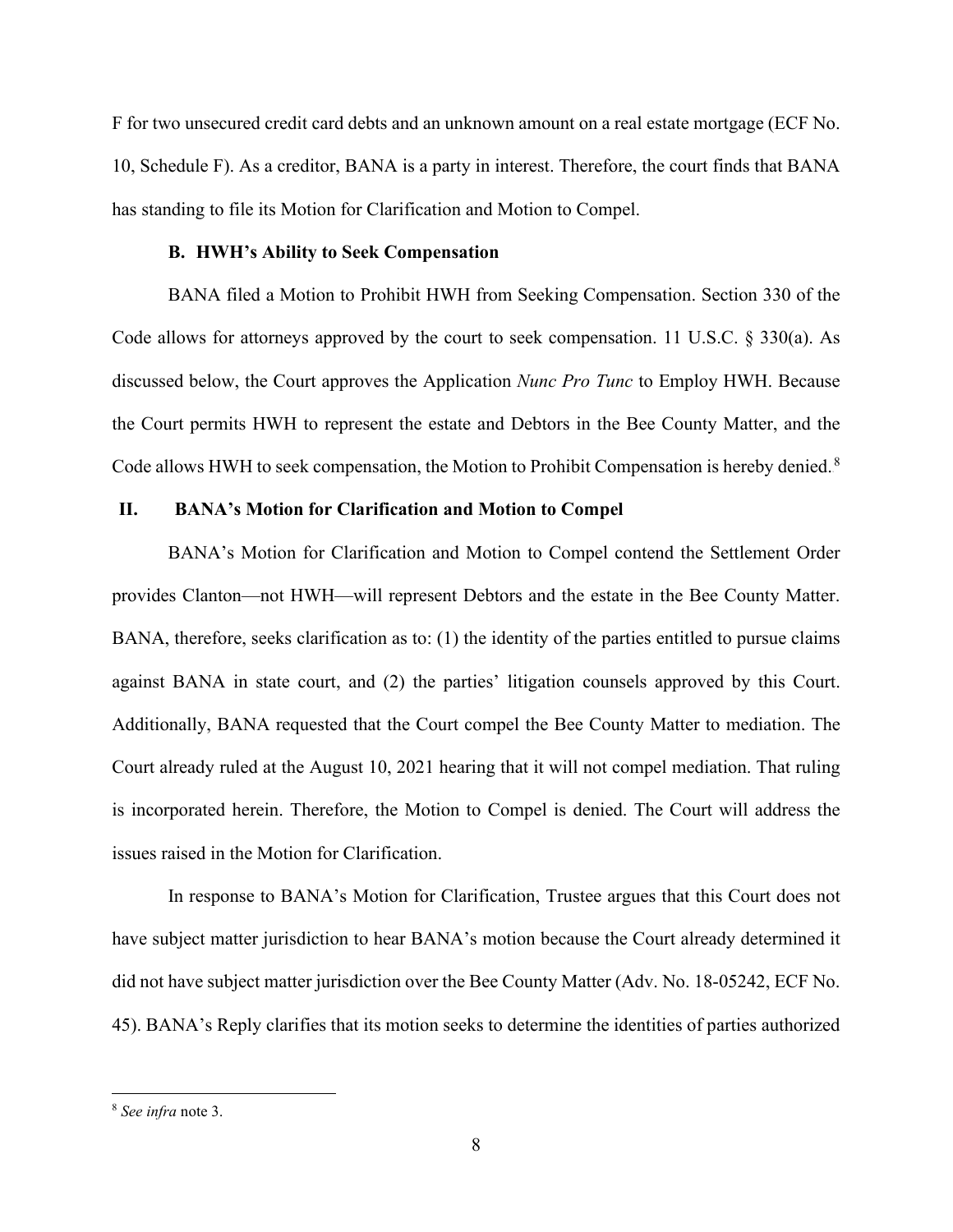to pursue and settle claims against BANA pursuant to the Settlement Agreement entered in this Court.

## **A. Subject Matter Jurisdiction**

As a preliminary matter, the Court must address whether it has subject matter jurisdiction to consider BANA's Motion for Clarification. The Supreme Court unambiguously stated in *Travelers Indem. Co. v. Bailey* that a "[b]ankruptcy Court plainly ha[s] jurisdiction to interpret and enforce its own prior orders." 557 U.S. 137, 151 (2009) (citing *Local Loan Co. v. Hunt*, 292 U.S. 234, 239 (1934)) (addressing whether a bankruptcy court had subject matter jurisdiction to enter "clarifying orders"). This Court entered the Settlement Order. Accordingly, under *Travelers Indem*, the Court has subject matter jurisdiction to interpret and enforce its own order. Therefore, the Court rejects Trustee's objection and will address BANA's arguments advanced in its Motion for Clarification.

## **B. The Clanton Application Order Permits Association with HWH**

In the Motion for Clarification, BANA argues the Clanton Application and the Clanton Application Order do not mention employment of HWH, so the Court only authorized employment of Clanton. In his Response, Trustee argues the terms of the contract underlying Clanton Application approved by the Court permit Clanton to engage co-counsel at his discretion with no additional cost to the Debtors or the estate.

The Court finds no binding precedent that addresses the breadth of co-counsel associating clauses in applications to employ professionals under 11 U.S.C. § 327(a). As such, general principles of contract interpretation will guide the Court's reading of the Clanton Application and Clanton Application Order. When the language of a contract is in dispute, the Court must "first look to the plain language of the contract to determine whether it is ambiguous." *Horn v. State*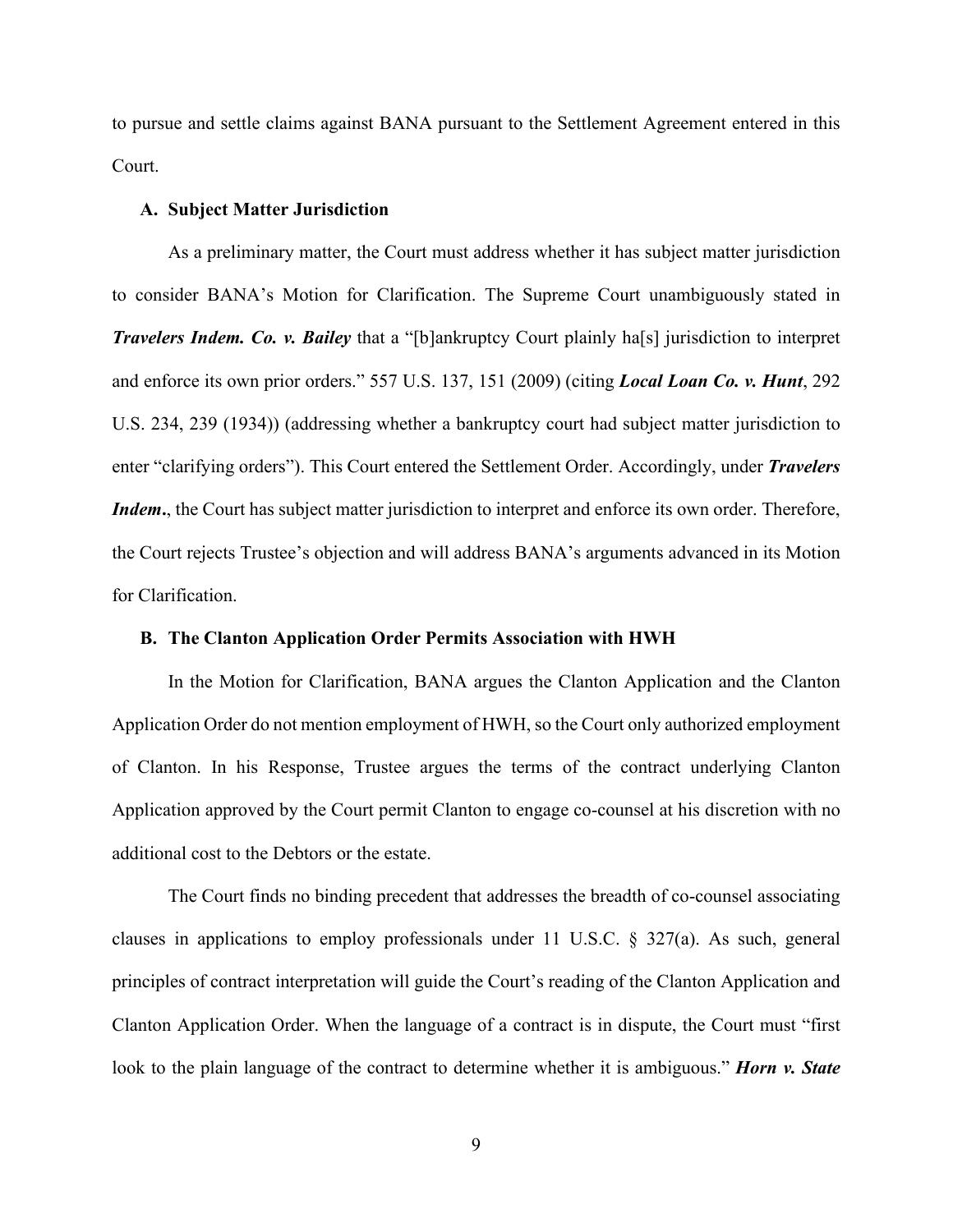*Farm Lloyds*, 703 F.3d 735, 738 (5th Cir. 2012) (citing *Empire Fire & Marine Ins. Co. v. Brantley Trucking, Inc.*, 220 F.3d 679,681 (5th Cir. 2000) (applying Texas law)). Whether a contract is ambiguous is a question of law in Texas. *Horn*, 703 F.3d at 738 (citing *Addicks Servs., Inc. v. GGP-Bridgeland, LP*, 596 F.3d 286, 294 (5th Cir. 2010)). Language is ambiguous "if its plain language is amenable to more than one reasonable interpretation." *Horn*, 703 F.3d at 738 (quoting *Nautilus Ins. Co. v. Country Oaks Apts. Ltd.*, 566 F.3d 452, 455 (5th Cir. 2009)). If the language is unambiguous, the Court must apply its plain meaning and enforce the contract as written. *Horn*, 703 F.3d at 738 (citing *Tex. v. Am. Tobacco Co.*, 463 F.3d 399, 407 (5th Cir. 2006)).

Here, the retainer agreement attached as Exhibit A to the Clanton Application contains a paragraph titled "Associating Counsel," which reads in whole: "We may bring in and associate with other attorneys at our discretion and expense. Under no circumstances will such result in an increased fee or diminished recovery to the client." (ECF No. 38-2). The Court finds this language is not open to more than one reasonable interpretation. The retainer agreement clearly states that Clanton can employ co-counsel. The Court finds unavailing BANA's argument that the Clanton Contract did not mention HWH, and thus HWH cannot be employed as a professional in this case. BANA received notice of the Clanton Application and the subsequent Clanton Application Order. Despite being on notice, BANA did not object. Because the contractual language approved in the Clanton Application Order is sufficiently broad, the Court finds that Clanton is permitted to associate with HWH as co-counsel.

#### **C. Parties Approved to Prosecute the Bee County Matter and their Counsel**

Second, BANA's Motion to Clarify asks the Court to clarify which parties have a right to prosecute the Bee County Matter by interpreting its Settlement Order. BANA asks this Court to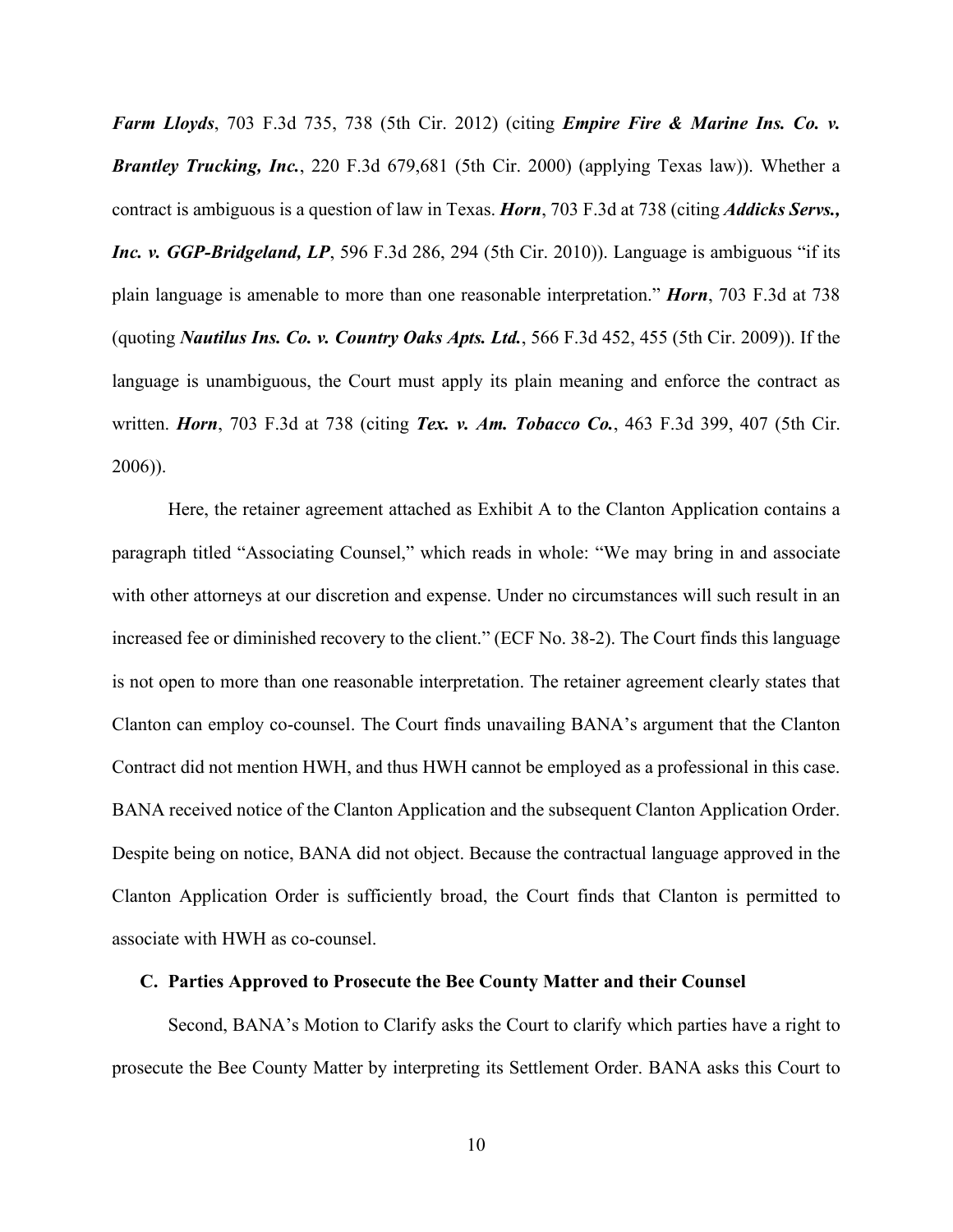"clarify the identity of the parties entitled to pursue claims against BANA" in the Bee County Matter "and the parties' litigation counsels approved by this Court" so that it does not engage in piecemeal settlement. (ECF No. 51).

While this Court understands BANA's concern regarding settlement, the Settlement Order is clear. The order uses the plural noun "Debtors" in its title, indicating that the Settlement Agreement includes both Mr. and Mrs. Ramirez. The Court takes judicial notice that Mr. and Mrs. Ramirez are co-debtors in this case. (ECF No. 22). Both Mr. and Mrs. Ramirez claimed an exemption in the Bee County Matter, (ECF No. 30), and both Mr. and Mrs. Ramirez entered into the Settlement Agreement with the Trustee, (ECF No. 35). The paragraph describing the Settlement Agreement uses plural noun "Debtors" four times and specifically states "the Debtors and the Trustee will jointly prosecute the litigation claims." (ECF No. 35). BANA was served notice of the proposed Settlement Agreement but did not object. The Court therefore interprets its Settlement Order as allowing both Debtors and the Trustee to prosecute jointly the Bee County Matter.

Part of BANA's concern is that only Mr. Ramirez—and neither Trustee nor Mrs. Ramirez—is a party in the Bee County Matter. In response, the Trustee argues that he is empowered to appoint someone to prosecute the Bee County Matter on his behalf. Trustee is, indeed, capable of delegating the litigation. Because Trustee must pursue assets of the estate, delegation to persons who have knowledge of the operative facts of litigation which may result in an asset logically improves the efficiency of asset pursuit. Here, the Bee County Matter centers on a wrongful foreclosure claim. Debtors, because they incurred the mortgage which they claim was wrongfully foreclosed, have more knowledge of the pertinent facts than the Trustee. Trustee's delegation was proper.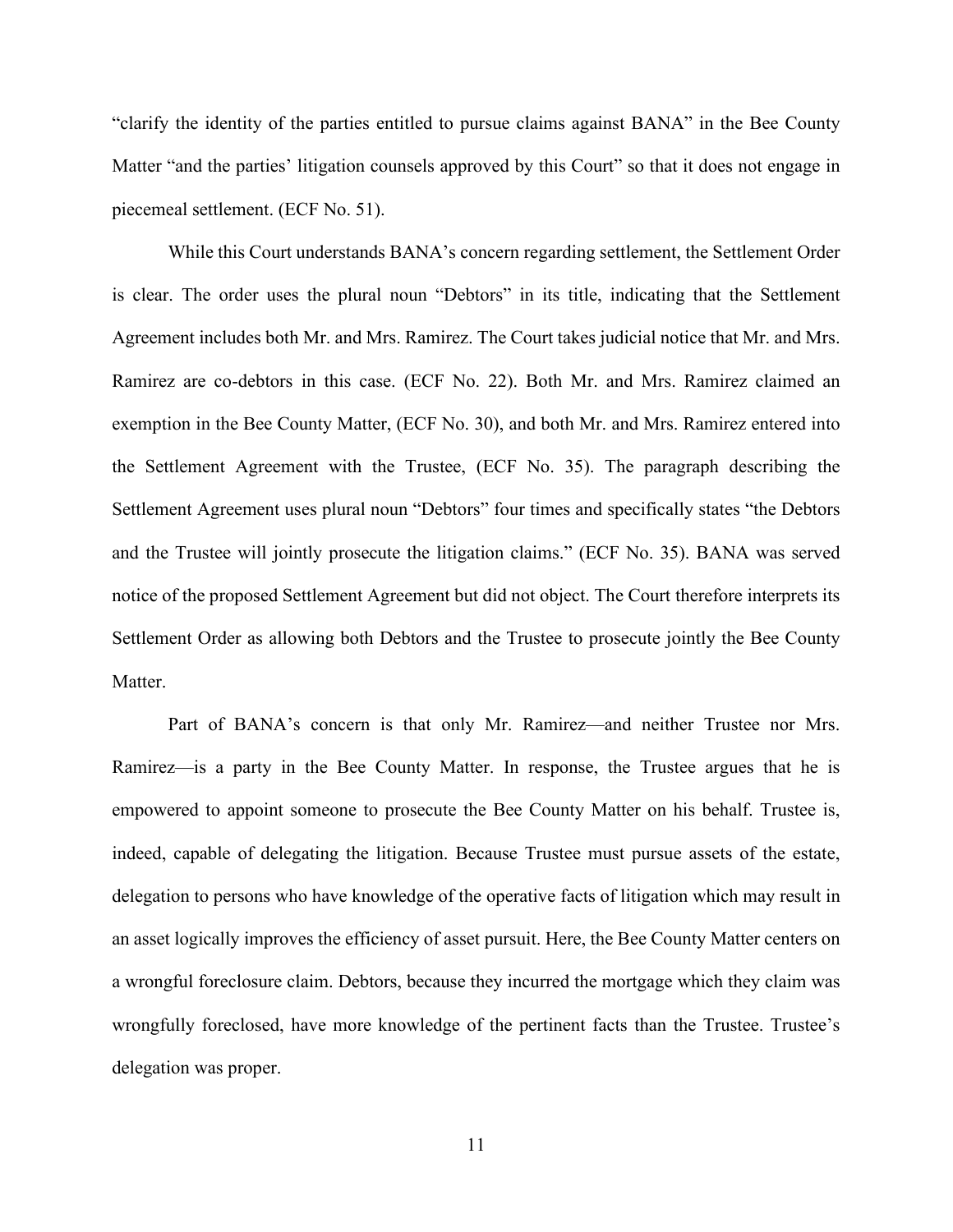## **III. Trustee's Application** *Nunc Pro Tunc* **to Employ HWH as Special Litigation Counsel for the Bankruptcy Estate**

Trustee's Application *Nunc Pro Tunc* to Employ HWH involves several sub-issues. First, BANA argues that the Supreme Court in *Roman Catholic Archdiocese of San Juan, Puerto Rico v. Yali Acevdeo Feliciano,* 589 U.S. \_\_\_, 140 S. Ct. 696, 700–01 (2020) ("*Acevedo*") eliminated bankruptcy courts' power to issue orders nunc pro tunc. Second, the Court must decide whether to approve HWH's employment and whether to do so nunc pro tunc. In summary, Court concludes that *Acevedo* is inapplicable under the circumstances and approves the Application *Nunc Pro Tunc*  to Employ HWH, provided that HWH files a compensation statement pursuant to 11 U.S.C. § 329.

# **A. This Court has Authority, Generally, to Issue Nunc Pro Tunc Orders to Employ Counsel**

The Supreme Court's recent ruling in *Acevedo* has brought into question bankruptcy courts' authority to issue nunc pro tunc orders. 140 S. Ct. at 700–01 (2020); *see generally* 3 Collier on Bankruptcy ¶ 327.03 (16th 2021). BANA repeats this concern and cites a case from another bankruptcy court to bolster its contention that the Court should deny the nunc pro tunc application and prohibit compensation to HWH.

After a complex procedural history litigating the legal personhood of entities within the Catholic Church and First Amendment issues, 140 S. Ct. at 697–699, *Acevedo* was remanded to the Court of First Instance (of Puerto Rico), 140 S. Ct. at 699. Then, the Archdiocese removed the case to the U.S. District Court for the District of Puerto Rico on the grounds that the trust's pending bankruptcy imbued the District Court with subject matter jurisdiction. 140 S. Ct. at 700. During the federal proceedings, the Court of First Instance issued injunctions and seizure orders. *Id.* at 701. The District Court remanded the case to the Court of First Instance using a nunc pro tunc order, effective as of a date five months prior. *Id.* at 700. The nunc pro tunc order was inappropriate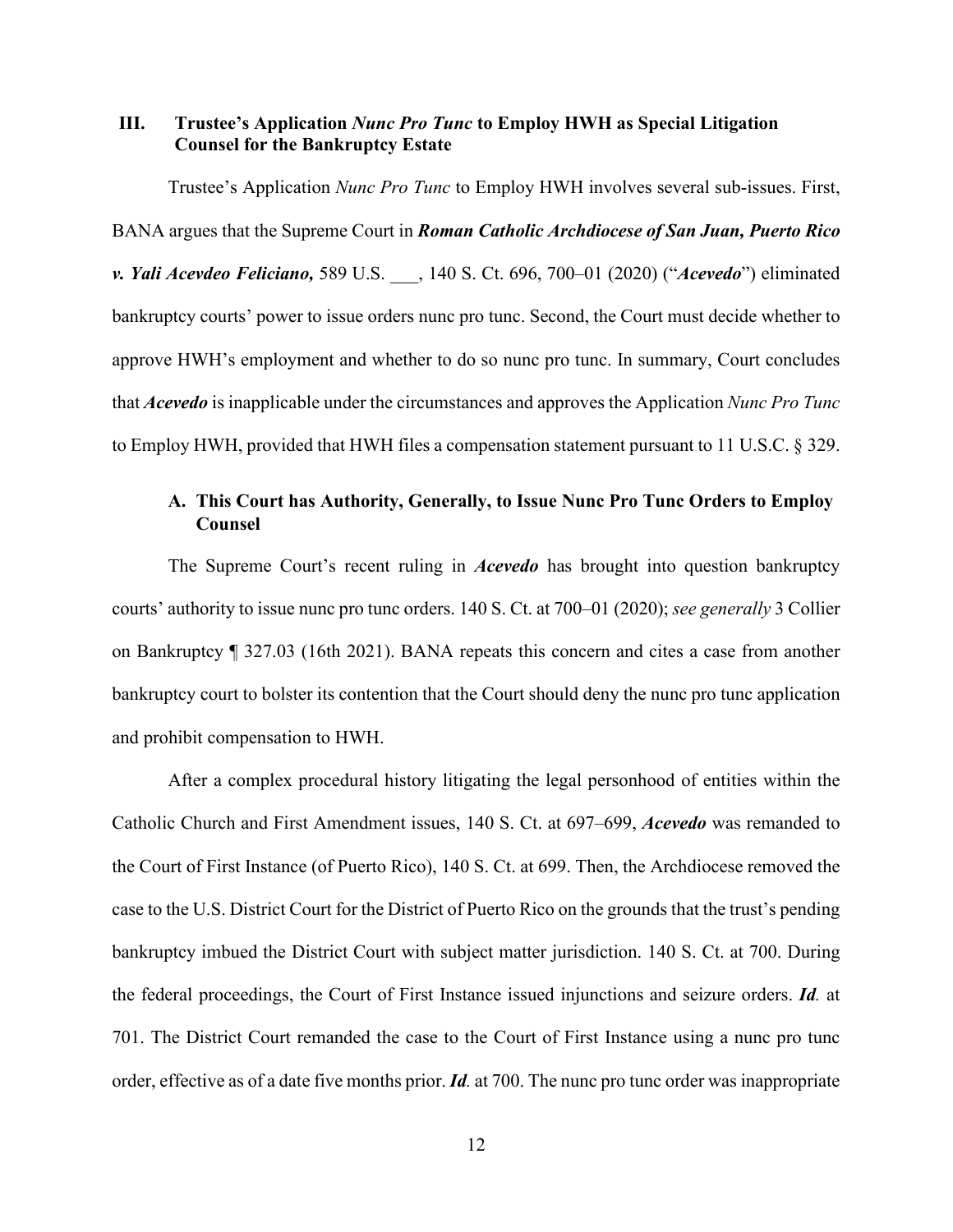because "nothing occurred in the District Court" on that date; rather, that date reflects when the Bankruptcy Court dismissed the trust's proceeding, and thus curtailing the Archdiocese's subject matter jurisdiction argument. *Id.* at 701. The Court ultimately held that the Court of First Instance did not have jurisdiction to take the actions it took because the case had not yet been remanded. *Id.*

The Supreme Court used strong language to caution against issuing orders nunc pro tunc. *Id*. The Court's chastisement that "[n]unc pro tunc orders are not some Orwellian vehicle for revisionist history – creating 'facts' that never occurred in fact" must be read in light of the procedural and factual history of the *Acevedo* case. *Id*.

Two lines of reasoning have emerged as courts grapple with interpreting *Acevedo***'s** strong language regarding nunc pro tunc orders. Many courts have paid particular attention to *Acevedo***'s** prohibition that courts cannot "cannot make the record what it is not" as they issue denials. *Id.* (citing *Mo. v. Jenkins*, 495 U.S. 33, 49 (1990)) (internal quotation marks omitted); *see, e.g.*, *In re Boisaubin*¸ 614 B.R. 557, 563–64 (B.A.P. 8th Cir. 2020) (applying the Code's revesting upon abandonment as of the date of filing pursuant to § 554 "was neither a correction of the record nor the creation of facts"). These denials are common in cases where the moving party did not timely file for the relief requested. *See, e.g.*, *In re Nilhan Dev., LLC*, 620 B.R. 385, 403–06 (Bankr. N.D. Ga. 2020) (finding that *Acevedo* prohibited granting nunc pro tunc authorization of a loan transaction outside the ordinary course of business which did not comport with § 364 so the court would never have approved the financing because retroactive relief would write facts into the record that never would have come to exist); *Travelers Indemnity Co. of Am. v. Harris*, No. 3:19 cv-00722-GSC, 2021 WL 2401025, at n. 1 (S.D. Ill. June 11, 2021) (*Acevedo* disallows courts from using a nunc pro tunc order to correct a party's untimely filing); *McNeill v. Hinson*, No.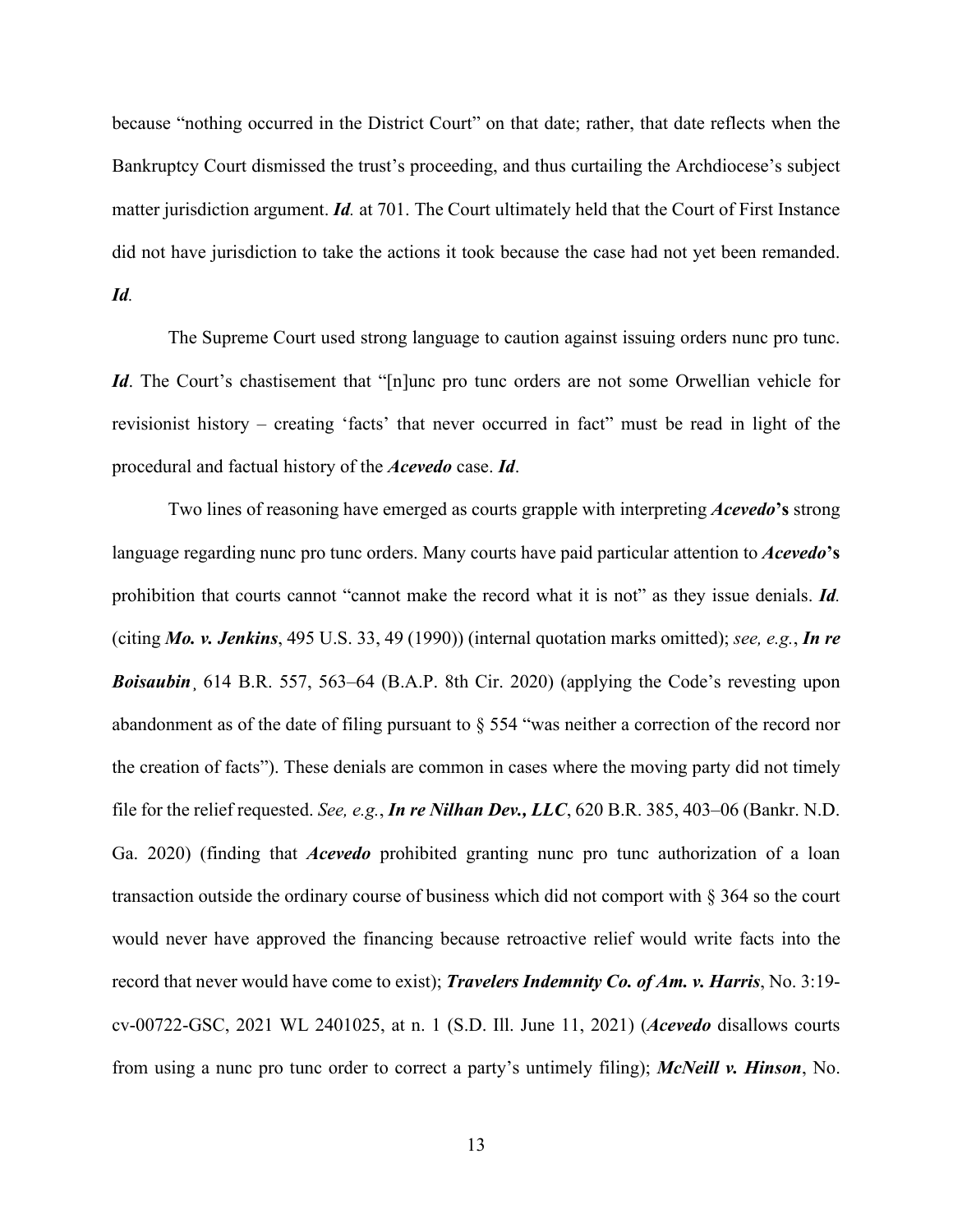3:18-cv-00189-MR, 2020 WL 8617627, at \*1 (W.D.N.C. Dec. 8, 2020) (finding that *Acevedo* prevents courts from nunc pro tunc ordering that a pleading was timely filed when it was not because doing so would revise the record to reflect a fact that did not occur); *In re Parker*, 624 B.R. 222, 236 (Bankr. W.D. Pa. 2021) (finding that *Acevedo* prevents nunc pro tunc reinstatement of the automatic stay because the Court was not previously asked to do so); *In re Zvoch*, 618 B.R. 734, 741 (Bankr. W.D. Pa. 2020) (granting nunc pro tunc order "would not reflect reality" when the need for the order arose from the debtor's failure to seek pre-approval for a car financing agreement, not the court's inadvertence).

Other cases heeding the revisionist history language also involve denials where the nunc pro tunc order would purport to resolve a jurisdictional defect, as in *Acevedo*. *Compare In re Telles*, No. 8-20-70325-reg, 2020 WL 2121254, at \*4 (Bankr. E.D.N.Y. Apr. 30, 2020) (finding that courts "cannot grant *nunc pro tunc* relief from the automatic stay to cure a jurisdictional defect in a state court" action over the property of the estate) *with In re SS Body Armor I, Inc..*, No. 10-11255(CSS), 2021 WL 2315177, at \*1 (Bankr. D. Del. June 7, 2021) ("*Acevedo* does not prohibit courts from entering nunc pro tunc orders where there are no jurisdictional defects."); *see also In re Merriman*, 616 B.R. 381, 392 (B.A.P. 9th Cir. 2020) (concluding *Acevedo* held nunc pro tunc orders may not create jurisdiction where none exists and, as such, does not preclude retroactive relief from bankruptcy's automatic stay); *In re Miller*, 620 B.R. 637, 640–41 (Bankr. E.D. Cal. 2020) (following *Merriman*). In short, where a nunc pro tunc order rewrites history, the order is inappropriate.

All but one time a court analyzed *Acevedo* in the context of an application to grant retroactively an application to employ professionals, the court determined that *Acevedo* did not preclude such action. Some courts, despite determining that *Acevedo* renders nunc pro tunc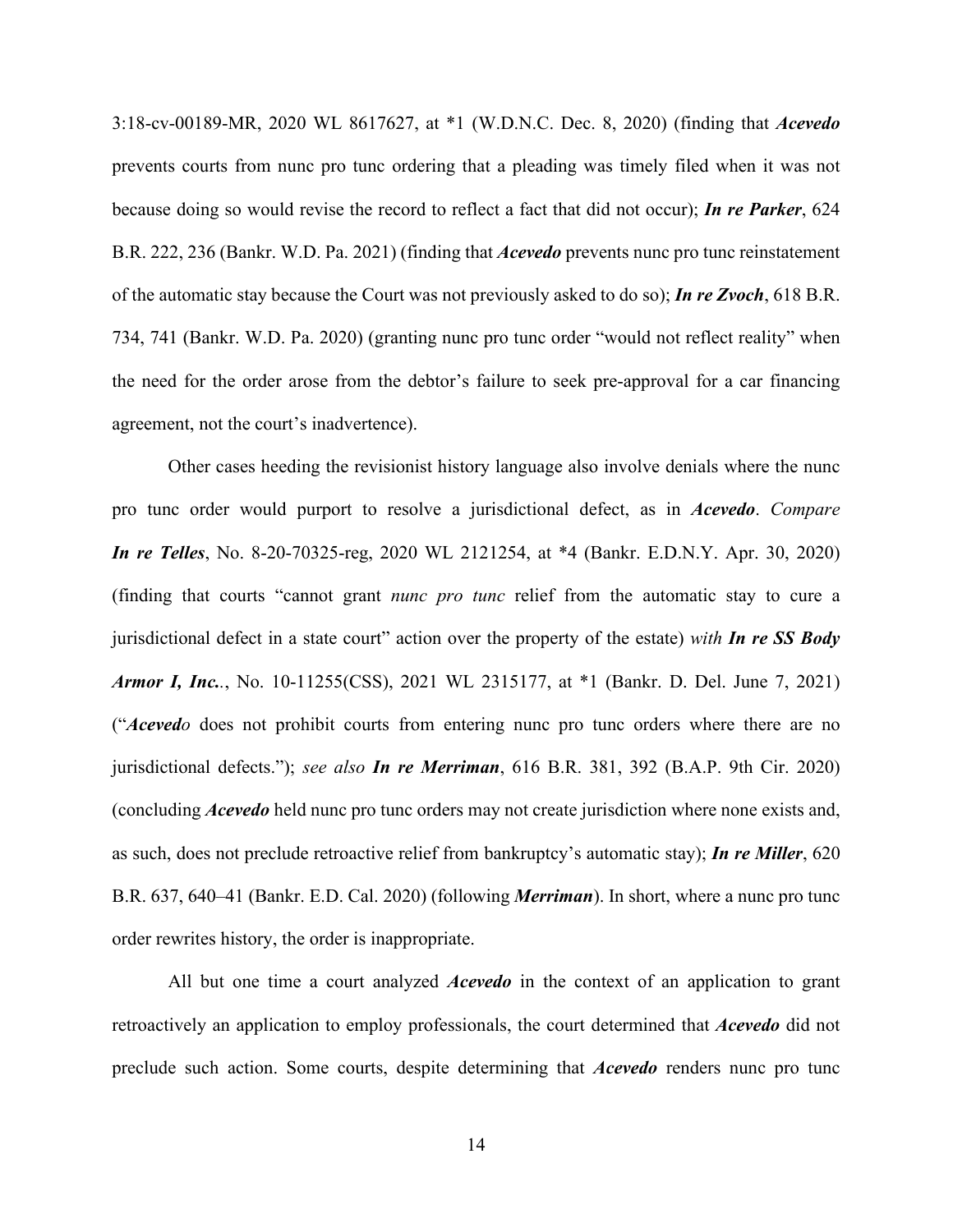approval inappropriate, rationalize approving retroactive relief because Chapter 3 of the Bankruptcy Code anticipates and authorizes retroactive relief. *See, e.g.*, *In re Benitez,* No. 8-19- 70230, 2020 WL 1272258, at \*1–2 (Bankr. E.D.N.Y. Mar. 13, 2020) (concluding despite its "reading of *Acevedo* … that utilizing *nunc pro tunc* orders to approve retention of estate professionals retroactive to some date prior to the actual date of court approval is inappropriate," that "once having been retained, the bankruptcy court is free to compensate [the estate professional] for services rendered to the estate at any time") (citing 11 U.S.C. §§ 327, 330); *In re Wellington*, 628 B.R. 19, 25 (Bankr. M.D.N.C 2021) ("While *Acevedo* may have eliminated *nunc pro tunc* retention orders, which effectively requires a court to 'create' antecedent findings supporting employment where no record previously existed, courts are not prohibited from compensating professionals under § 330 for work performed prior to the effective date of employment" because such work is common in bankruptcy litigation). The Western District of North Carolina concluded that *Acevedo*'s nunc pro tunc "nomenclature was imprecise – not that retroactive approval of attorneys violates the statute or the relevant rules" so the practice "has not been contravened by *Acevedo*." *Hagler, et. al.* **v.** *High Tension Ranch, LLC, et. al.*, No. 3:20- CV-00564-GCM, 2021 WL 3622149, at \*4 (W.D.N.C. Aug. 16, 20201). Moreover, the United States Bankruptcy Court for the Southern District of Texas concluded "[o]rders that retroactively authorize employment do not alter the historic landscape" of the case to distinguish *Acevedo*. *In re Mohiuddin*, 627 B.R. 875, 882 n. 5 (Bankr. S.D. Tex. 2021).

The only instance since *Acevedo* where a court did not grant a nunc pro tunc application to employ, the court only denied the application because the party had not timely made the required appropriate disclosures so relief would reinvent the record. *In re Grinding Specialists, LLC*, 625 B.R. 6, 15 (Bankr. D.S.C. 2021). Such reasoning is like the cases focusing on the "revisionist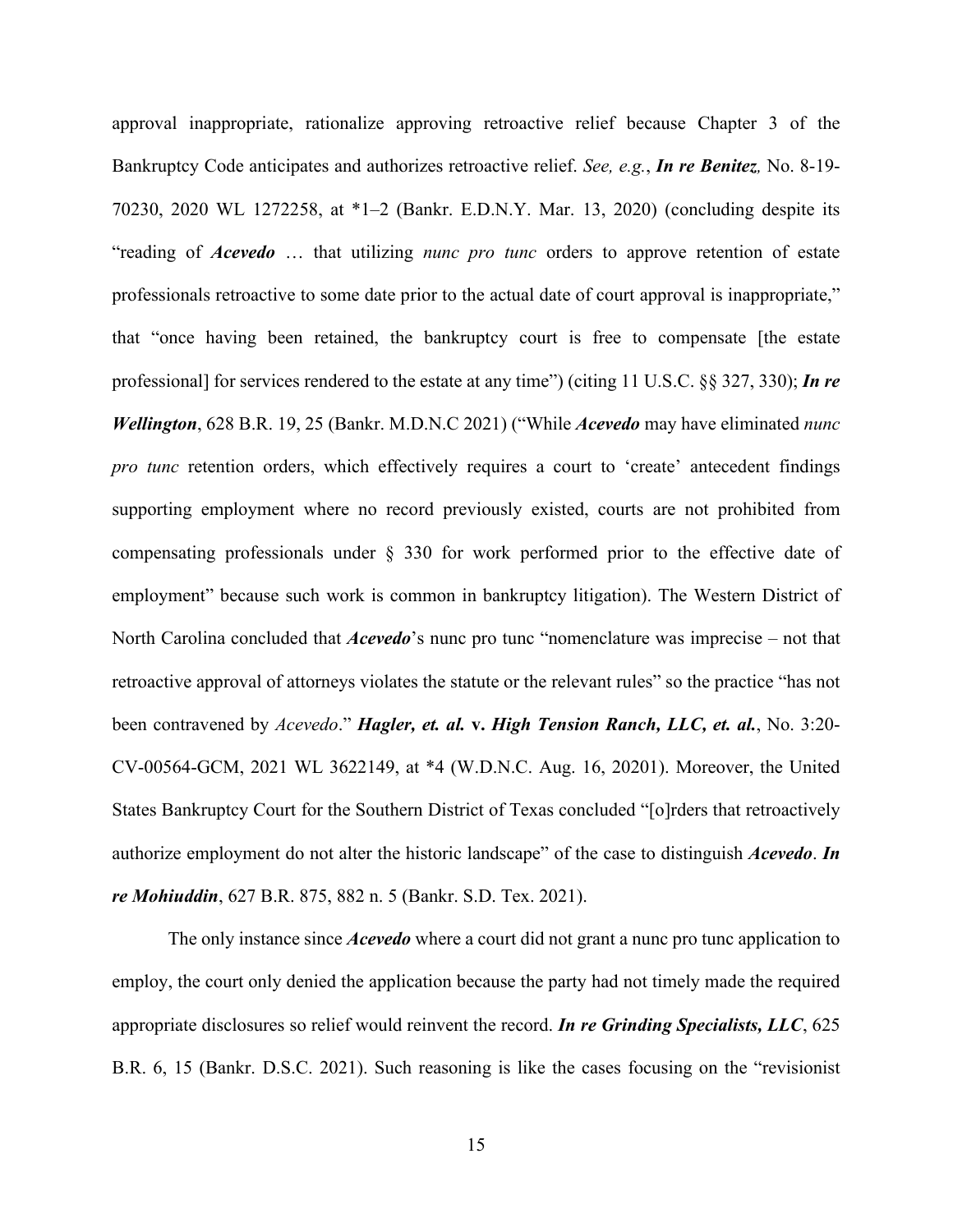history" language and is distinct from the reasoning regarding employment of professionals under Chapter 3 of the Code.

This Court reads *Acevedo* as holding that courts may not issue nunc pro tunc orders as limited to a prohibition on creating facts that never were before the court. The Court further finds persuasive other courts' reasoning that *Acevedo* does not prohibit retroactive employment of professionals.

Here, under either theory, *Acevedo* does not prohibit approving the Trustee's Application *Nunc Pro Tunc* to Employ HWH. On the one hand, the language about Clanton engaging cocounsel in the Clanton Application and Clanton Application Order is broad enough to encompass HWH. BANA was on notice of the Settlement Order, which sat in suspense for twenty-one days to give BANA opportunity to object to the language in the underlying contract. After no objection was filed, this Court entered the Clanton Application Order. Moreover, as BANA reiterates in many of its moving papers (*see, e.g.*, ECF No. 45), BANA has known that HWH purported to represent "both the trustee and Mr. Ramirez" since, at the latest, May 31, 2019. Under these facts, granting HWH's employment nunc pro tunc would not rewrite history but rather would explicate the already-in-the-record fact that HWH is Clanton's co-counsel. Furthermore, as other courts addressing this issue have concluded, the Bankruptcy Code anticipates and authorizes retroactive employment of professionals. Therefore, the Court finds it has legal authority to grant the Trustee's Application *Nunc Pro Tun* to Employ HWH.

#### **B. The Court Grants the Application** *Nunc Pro Tunc* **to Employ HWH**

For the following reasons, the Court grants the Application *Nunc Pro Tunc* to Employ HWH.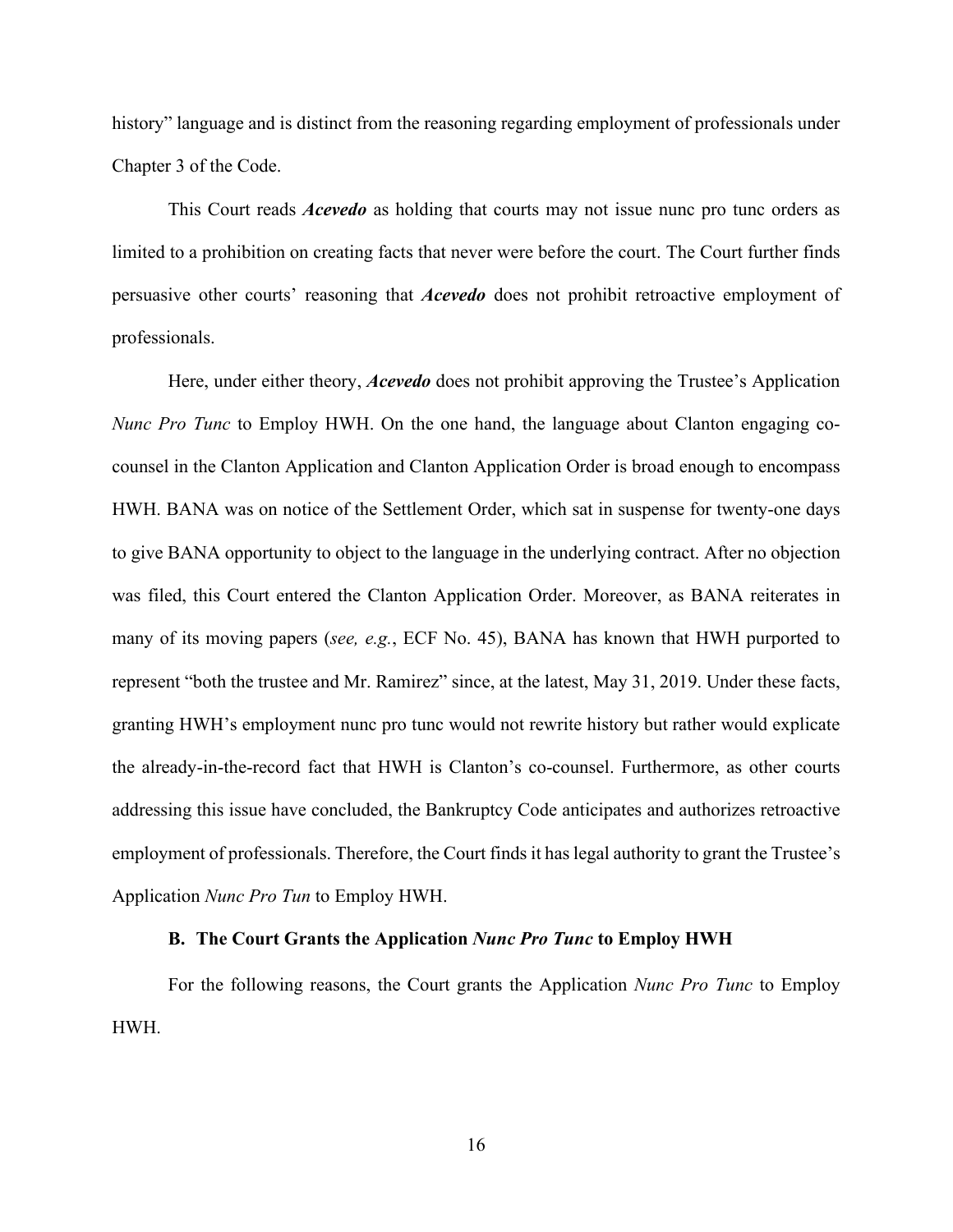# **1. The Application** *Nunc Pro Tunc* **to Employ HWH Comports with Federal Rule of Bankruptcy Procedure 2014 and Local Rule 2014**

Courts may grant an application to employ professionals only if the application complies with the Bankruptcy Code and Rules. Section 327(a) requires that the professional to be employed does not hold or represent an interest adverse to the estate and is disinterested. 11 U.S.C. § 327(a). Federal Rule of Bankruptcy Procedure 2014 and Local Rule 2014 describe the procedures regarding employment of professional persons. Additionally, Rule 2016(b) requires every attorney, whether or not the attorney applies for compensation, to file a statement of compensation under Section 329, which includes whether the attorney has shared or agreed to share compensation with any other entity. Fed. R. Bankr. P 2016(b); 11 U.S.C. § 329(a).

Here, the Court finds Trustee on behalf of HWH filed an Application for Employment that comports with Rules 2014 and 2016, along with Local Rule 2014. The Court recognizes that HWH and Clanton disclosed their fee-sharing agreement at the August 10, 2021 hearing as being a onethird contingency fee to Clanton and a two-thirds contingency fee to HWH. Disclosure on the hearing record is not equivalent to filing a Section 329 statement or complying with Rule 2014 and Local Rule 2014(b). At the oral ruling, the Court ordered HWH to file a Section 329 statement; HWH has complied with that request as of the date of entry of this Order.

# **2. The Court Grants the Application** *Nunc Pro Tunc* **to Employ HWH on a Nunc Pro Tunc Basis**

The standard to issue a nunc pro tunc order is "extraordinary circumstances." *In re Triangle Chems.,* 697 F.2d 1280, 1289 (5th Cir. 1983). While the purpose of such a standard in this context is to discourage professionals from general non-observance of Section 327, the Fifth Circuit standard is flexible and rooted in the equity powers of the bankruptcy court. Collier on Bankruptcy ¶ 327.03; *In re Triangle Chems.,* 697 F.2d at 1289. Because "case law is inconsistent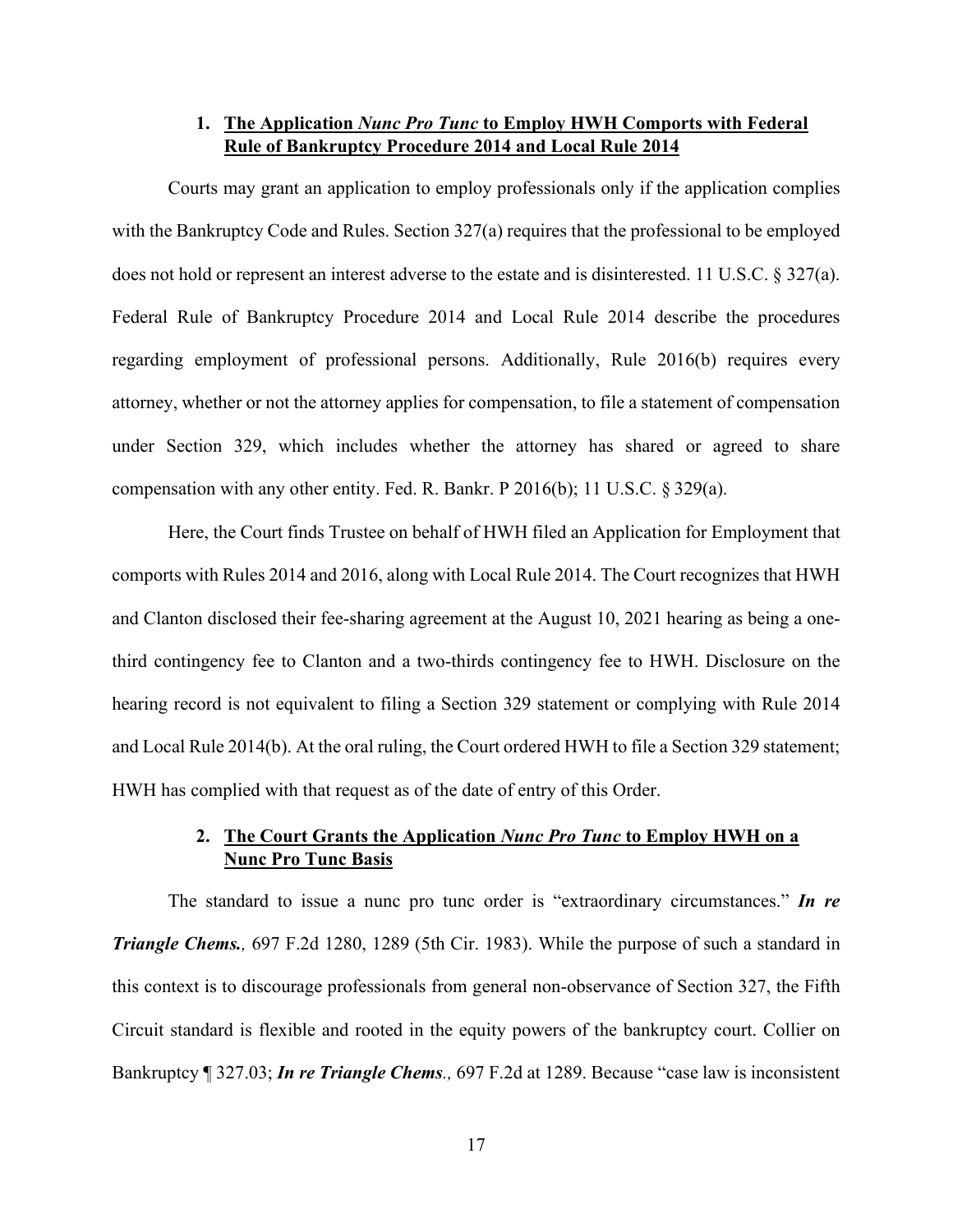about what exactly constitutes 'extraordinary circumstances' sufficient to warrant *nunc pro tunc* approval," courts balance the equities to determine what is appropriate. *In re Office Prods. of Am., Inc.*, 136 B.R. 675, 683 (Bankr. W.D. Tex. 1992).

Here, the equities weigh in favor of granting the application nunc pro tunc. Previously, this Court approved Clanton's employment. (ECF No. 39). The underlying contract in that order granted Clanton discretion to employ co-counsel. (*Id*.) BANA received notice of the Clanton Application, including its co-counsel provision, and did not object. Then Clanton hired HWH based on its experience in litigating complex consumer cases, especially against BANA and Seterus. Since at least May 31, 2019, BANA has known that HWH purported to represent "both the trustee and Mr. Ramirez." (ECF 45-2). Considering BANA was aware of HWH's representation, along with the fact BANA did not object at various stages, the Court concludes BANA is not prejudiced or forced to litigate by surprise if HWH is approved as counsel nunc pro tunc.

On the other hand, the estate and creditors may benefit if HWH continues prosecuting the Bee County Matter. As stated numerous times in the moving papers (*see, e.g.*, ECF No. 57) and reiterated at the hearing, if successful, HWH will share Clanton's contingent fee. Employing HWH imposes no additional cost on the estate. Rather, if HWH prevails in its litigation of the Bee County Matter, the estate could benefit and creditors may receive a payout. The equities also weigh against depriving the estate of its litigation counsel this far into the Bee County Matter. Considering the foregoing, the Court concludes the equities support approving the Application *Nunc Pro Tunc* to Employ HWH. The employment is hereby granted, subject to HWH filing the Section 329 statement within seven calendar days of the Court's August 27, 2021 oral ruling.<sup>9</sup>

<sup>9</sup> HWH filed a Disclosure of Compensation of Attorney for Debtors on September 2, 2021 (ECF No. 92).